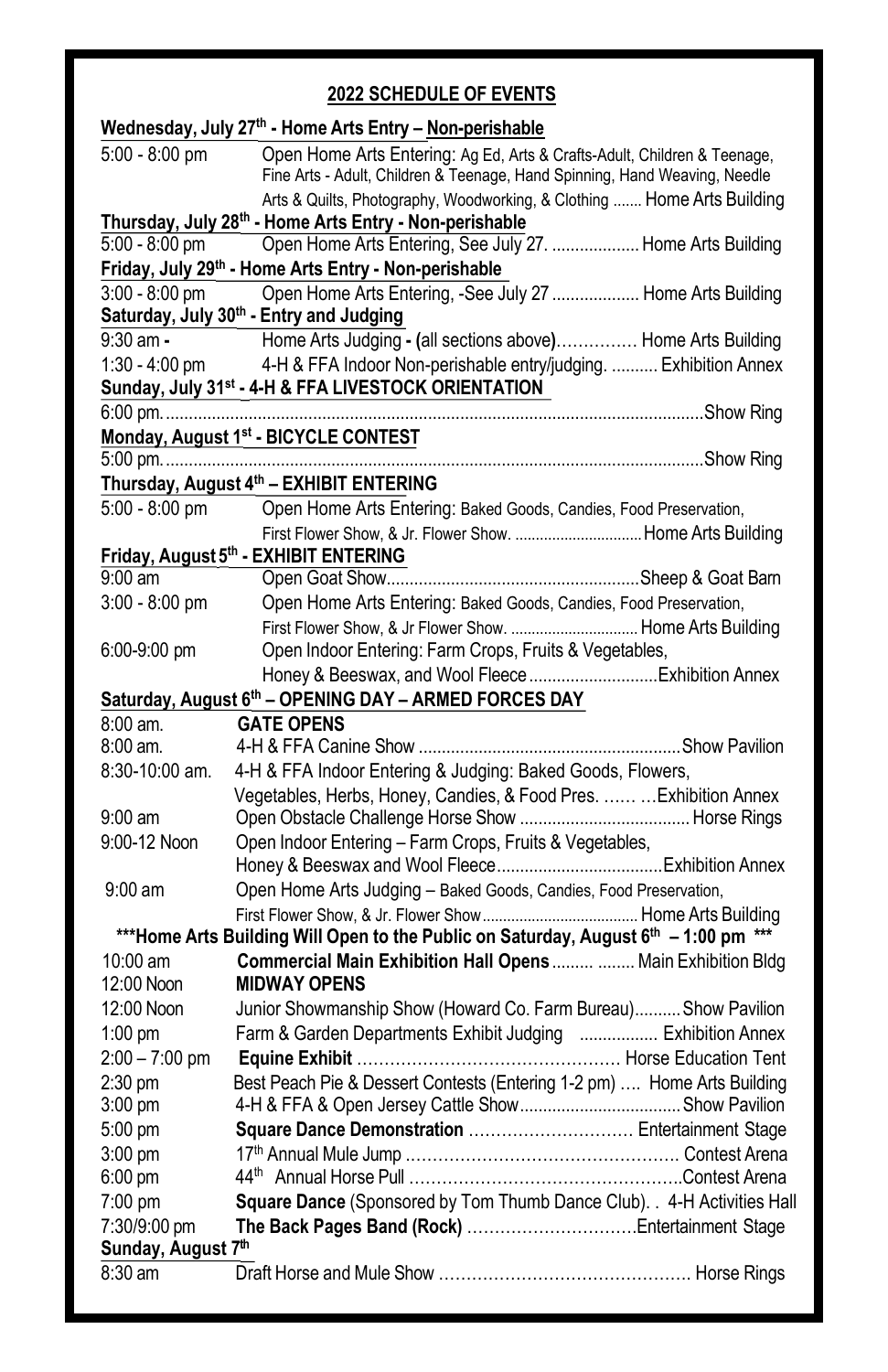## **2022 SCHEDULE OF EVENTS**

| Sunday, August 7th - Continued |                                                                                            |  |  |  |
|--------------------------------|--------------------------------------------------------------------------------------------|--|--|--|
| $9:00$ am                      |                                                                                            |  |  |  |
| $10:00$ am                     |                                                                                            |  |  |  |
| $11:00$ am                     |                                                                                            |  |  |  |
| 12:00 Noon                     | <b>MIDWAY OPENS</b>                                                                        |  |  |  |
| 12:30 pm                       |                                                                                            |  |  |  |
| $1:00$ pm                      | Tour a Live Honey Bee Colony with Roger Frissora  Exhibition Annex                         |  |  |  |
| 2:00 - 7:00 pm                 |                                                                                            |  |  |  |
| 2:00 - 5:00 pm                 | MD Farrier's Assn. Demo "Building Horse Shoes" Horse Education Tent                        |  |  |  |
| $2:00$ pm                      | Grand Opening Parade and 38th Annual West Friendship                                       |  |  |  |
|                                |                                                                                            |  |  |  |
| $2:30$ pm                      | Howard County Farm Bureau Ambassador Contest  Show Pavilion                                |  |  |  |
|                                | Jr. Ambassador/Future Farmer/Little Miss Contests Show Pavilion                            |  |  |  |
|                                | 4-H Mini Fashion Revue (held during Farm Bureau Ambassador Contest)                        |  |  |  |
| $3:00 \text{ pm}$              | Tour a Live Honey Bee Colony with Roger Frissora  Exhibition Annex                         |  |  |  |
| $5:00$ pm                      | 4-H Champion Baked Goods Auction  Show Pavilion                                            |  |  |  |
| 5:30 pm                        |                                                                                            |  |  |  |
| 5:30 pm                        |                                                                                            |  |  |  |
| $6:00$ pm                      |                                                                                            |  |  |  |
| $6:30$ pm                      |                                                                                            |  |  |  |
| 7:00/9:00pm                    |                                                                                            |  |  |  |
| Monday, August 8th             |                                                                                            |  |  |  |
| $8:30$ am                      |                                                                                            |  |  |  |
| $9:00 \text{ am}$              |                                                                                            |  |  |  |
| $9:00 \text{ am}$              | 4-H & FFA Dairy Goat Show then 4-H & FFA Pygmy Goat Show  Sheep & Goat Barn                |  |  |  |
| $9:00 \text{ am}$              |                                                                                            |  |  |  |
| $10:00$ am                     | Demonstrations Throughout the Day  Home Arts Building                                      |  |  |  |
|                                | 10:00am-4:00pm 4-H Day! (Closed Noon to 1:00 pm)  *4-H Activities Hall* & Exhibition Annex |  |  |  |
| 12:00 Noon                     | 4-H & FFA Meat Breeding Goat Show Sheep & Goat Barn                                        |  |  |  |
| $1:00$ pm                      |                                                                                            |  |  |  |
| $1:00$ pm                      | 4-H & FFA Market Goat & Showmanship Show  Show Pavilion                                    |  |  |  |
| $2:00$ pm                      | <b>MIDWAY OPENS</b>                                                                        |  |  |  |
| 2:00 - 7:00 pm                 |                                                                                            |  |  |  |
| 5:00 & 7:00 pm                 |                                                                                            |  |  |  |
| 5:00 pm                        |                                                                                            |  |  |  |
| $5:00$ pm                      |                                                                                            |  |  |  |
| $6:30$ pm                      |                                                                                            |  |  |  |
| 7:30/9:00 pm                   |                                                                                            |  |  |  |
|                                | Tuesday, August 9th - SENIOR DAY (Seniors 62 & Older Admitted FREE - ALL DAY)              |  |  |  |
| $8:00 \text{ am}$              | BRAHA Arabian, Part-bred Arabian & Open Show  Horse Rings                                  |  |  |  |
| $9:00 \text{ am}$              |                                                                                            |  |  |  |
| $9:00$ am                      |                                                                                            |  |  |  |
| 10:00 am                       | Demonstrations Throughout the Day  Home Arts Building                                      |  |  |  |
| $2:00$ pm                      | <b>MIDWAY OPENS</b>                                                                        |  |  |  |
| $2:00 - 7:00$ pm               |                                                                                            |  |  |  |
| $3:00$ pm                      |                                                                                            |  |  |  |
| $4:00$ pm                      |                                                                                            |  |  |  |
| $6:00 \text{ pm}$              |                                                                                            |  |  |  |
| 7:00 pm                        |                                                                                            |  |  |  |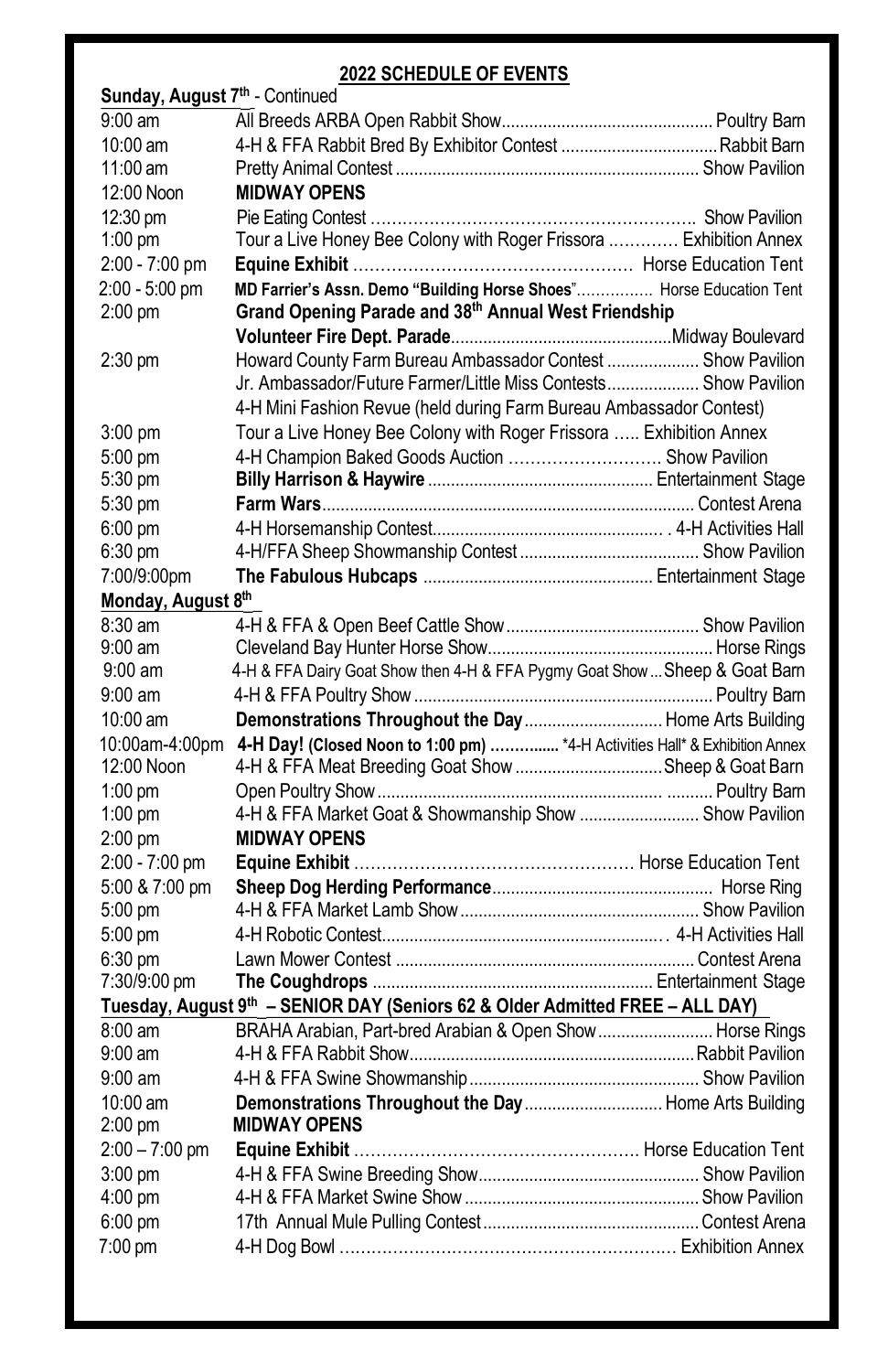# **2022 SCHEDULE OF EVENTS - CONTINUED**

| Tuesday, August 9th - SENIOR DAY (Seniors 62 & Older Admitted FREE - ALL DAY) |                                                                           |  |  |  |
|-------------------------------------------------------------------------------|---------------------------------------------------------------------------|--|--|--|
| 7:00 pm                                                                       | Food & Nutrition Bowl (held after 4-H Dog Bowl) Exhibition Annex          |  |  |  |
| 7:30 - 9:30 pm                                                                | Open Mid-Week Flower Entry(see catalog)  Home Arts Building               |  |  |  |
| 7:30/9:00 pm                                                                  |                                                                           |  |  |  |
| Wednesday, August 10th                                                        |                                                                           |  |  |  |
| 8:00 - 10:00 am                                                               | Open Mid-Week Flower Entry (see catalog)Home Arts Building                |  |  |  |
| $8:30$ am                                                                     | 4-H & FFA Open Hand Spinners Sheep Show  Show Pavilion                    |  |  |  |
| $9:00 \text{ am}$                                                             |                                                                           |  |  |  |
| 10:00 am                                                                      |                                                                           |  |  |  |
| 10:00 am                                                                      | Demonstrations Throughout the Day  Home Arts Building                     |  |  |  |
| $11:30$ am                                                                    | Ag Leaders Luncheon - BY INVITATION ONLY 4-H Activities Hall              |  |  |  |
| $11:30$ am                                                                    |                                                                           |  |  |  |
| $2:00$ pm                                                                     | <b>MIDWAY OPENS</b>                                                       |  |  |  |
| $2:00 - 7:00$ pm                                                              |                                                                           |  |  |  |
| $4:00 \text{ pm}$                                                             |                                                                           |  |  |  |
| 5:00 pm                                                                       | 4-H & FFA Beef Showmanship & Steer Show  Show Pavilion                    |  |  |  |
| 5:30-6:45 pm                                                                  | King Arthur Flour Contest Entering -Judging @ 7:00 pm  Home Arts Building |  |  |  |
| 6:00-6:30 pm                                                                  | 4-H Small Pet & Wildlife Entering - Judging @ 7 pm  Exhibition Annex      |  |  |  |
| 6:00 pm                                                                       |                                                                           |  |  |  |
| 7:30/9:00 pm                                                                  |                                                                           |  |  |  |
| Thursday, August 11th                                                         |                                                                           |  |  |  |
| $8:00 \text{ am}$                                                             |                                                                           |  |  |  |
| $8:30$ am                                                                     | 4-H & FFA & Open Meat Breeding Sheep Show  Show Pavilion                  |  |  |  |
| $9:00$ am                                                                     |                                                                           |  |  |  |
| $9:00$ am.                                                                    |                                                                           |  |  |  |
|                                                                               |                                                                           |  |  |  |
| $10:00$ am                                                                    | Demonstrations Throughout the Day  Home Arts Building                     |  |  |  |
| 12:00 Noon                                                                    |                                                                           |  |  |  |
| $2:00$ pm                                                                     | <b>MIDWAY OPENS</b>                                                       |  |  |  |
| 2:00 - 7:00 pm                                                                |                                                                           |  |  |  |
| 2:30                                                                          |                                                                           |  |  |  |
| 3:00                                                                          |                                                                           |  |  |  |
| $4:00 \text{ pm}$                                                             | 4-H & FFA & Open Dairy Cattle Show (Guernsey, Brown Swiss,                |  |  |  |
|                                                                               |                                                                           |  |  |  |
| 5:00 & 7:00 pm                                                                |                                                                           |  |  |  |
| $6:00$ pm                                                                     | 4-H & FFA & Open Dairy Cattle Show (Ayrshire & Holstein)  . Show Pavilion |  |  |  |
| $6:00$ pm                                                                     |                                                                           |  |  |  |
| $7:00 \text{ pm}$                                                             |                                                                           |  |  |  |
| $7:00$ pm                                                                     |                                                                           |  |  |  |
| Friday, August 12th                                                           |                                                                           |  |  |  |
| 8:30 am                                                                       | 4-H & FFA & Open Meat Breeding Sheep Show  Show Pavilion                  |  |  |  |
| 9:00 am                                                                       |                                                                           |  |  |  |
| $9:30$ am                                                                     |                                                                           |  |  |  |
| 10:00 am                                                                      |                                                                           |  |  |  |
| 10:00 am                                                                      | Demonstrations Throughout the Day  Home Arts Building                     |  |  |  |
| $2:00$ pm                                                                     | <b>MIDWAY OPENS</b>                                                       |  |  |  |
| 2:00 - 7:00 pm                                                                |                                                                           |  |  |  |
| 5:45 pm                                                                       |                                                                           |  |  |  |
| 7:30/9:00 pm                                                                  |                                                                           |  |  |  |